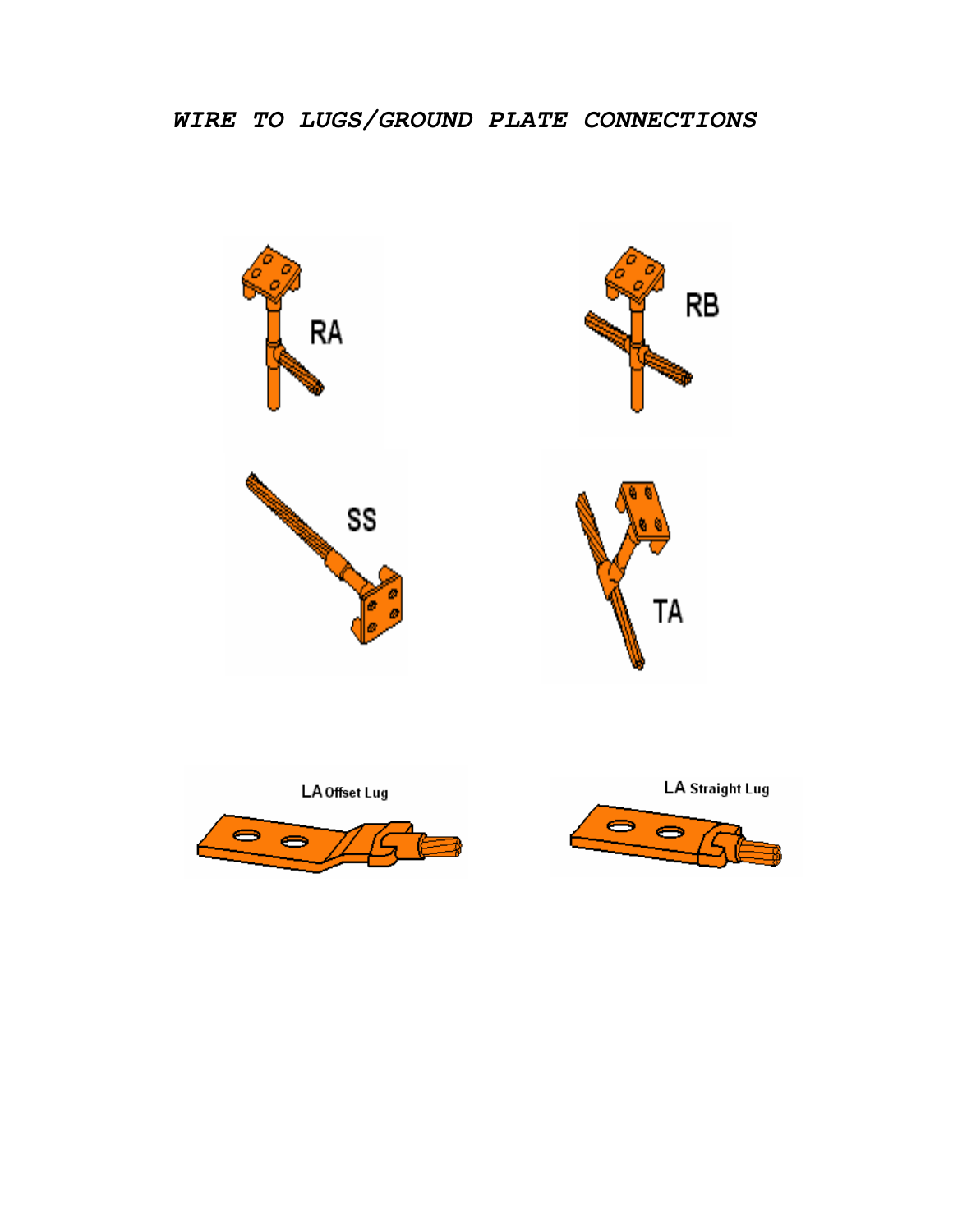





$$
LA
$$
 **Offset**  $Lug$ 

**LA** Straight Lug

| Lug           | No. of Bolt             |     |                 | LA Lug Part No.        | <b>Dimensions in Inches</b> |                   |      | Size in         |           |       |
|---------------|-------------------------|-----|-----------------|------------------------|-----------------------------|-------------------|------|-----------------|-----------|-------|
| <b>Size</b>   | Holes Size              |     | <b>Straight</b> | <b>Offset</b>          | т                           | W                 |      | G               | Е         | Kcmil |
|               |                         |     |                 |                        | F*                          |                   | H*   |                 |           |       |
| 1/8x1         |                         | 3/8 | <b>B-101-CE</b> | <b>B-101-CE-OL</b>     | 1/8                         | 1                 | 1/2  | 7/8             | $2 - 3/8$ | 159   |
|               |                         | 1/2 | <b>B-102-CE</b> | <b>B-102-CE-OL</b>     | $3 - 1/8$                   |                   |      |                 |           | 159   |
|               |                         |     |                 |                        | 1/8                         | 1                 | 5/8  | 3               | 4-        |       |
|               | $\overline{2}$          |     |                 |                        | 1/2                         | $5 - 1/4$         |      |                 |           |       |
|               |                         | 1/2 | <b>B-101-DE</b> | <b>B-101-DE-OL</b>     | 3/16                        | 1                 | 9/16 | $1 - 1/8$       | $2 - 7/8$ | 239   |
| 3/16x1        | 1                       | 1/2 | <b>B-102-DE</b> | <b>B-102-DE-OL</b>     | $3 - 5/8$                   |                   |      |                 |           | 239   |
|               |                         | 3/8 |                 | в-                     | 3/16                        | 1                 | 5/8  | 3               | 4-        | 239   |
|               | 2                       |     | 103-DE-OL       |                        | 3/4                         | $5 - 1/2$         |      |                 |           |       |
|               |                         |     |                 |                        | 3/16                        | 1                 | 7/16 | $1 - 7/8$       |           |       |
|               | $2**$                   |     |                 |                        | $4 - 3/8$                   |                   |      |                 |           |       |
| 1/4x1         |                         | 1/2 | <b>B-101-EE</b> | B-101-EE-OL 1/4        |                             | 1                 | 5/8  | $1 - 1/8$       | 3         | 318   |
|               | 1                       | 1/2 | <b>B-102-EE</b> | B-102-EE-OL 3-5/8      |                             |                   |      |                 |           | 318   |
|               |                         |     |                 |                        | 1/4                         | 1                 | 5/8  | 3               | 4-        |       |
|               | $\overline{2}$          |     |                 |                        | 7/8                         | $5 - 5/8$         |      |                 |           |       |
| $1/4x1-1/2$   |                         | 5/8 | <b>B-101-EG</b> | <b>B-101-EG-OL</b>     | $1/4$ 1-1/2                 |                   | 3/4  | $1 - 1/2$       | 3         | 478   |
|               |                         | 1/2 | <b>B-102-EG</b> | <b>B-102-EG-OL</b>     | $4 - 1/8$                   |                   |      |                 |           | 478   |
|               |                         |     |                 |                        |                             | $1/4$ 1-1/2 $5/8$ |      | 3               | $4 - 7/8$ |       |
|               | $\overline{\mathbf{2}}$ |     |                 |                        | $5 - 5/8$                   |                   |      |                 |           |       |
| 1/4x2         |                         | 1/2 | <b>B-102-EH</b> | <b>B-102-EH-OL</b>     | 1/4                         | $\overline{2}$    | 5/8  |                 | 3<br>5.   | 637   |
|               | $\overline{\mathbf{2}}$ |     |                 |                        | 1/4                         | 6                 |      |                 |           |       |
| $3/8x1 - 1/2$ |                         |     | 5/8 B-101-GG    | <b>B-101-GG-OL 3/8</b> |                             | $1-1/2$ 3/4       |      | $1 - 1/2$ 3-3/4 | 4-        | 716   |
|               |                         | 1/2 | <b>B-102-GG</b> | <b>B-102-GH-OL</b>     | 3/4                         |                   |      |                 |           | 716   |
|               |                         |     |                 |                        | 3/8                         | $1-1/2$ 5/8       |      | 3               | $5 - 3/4$ |       |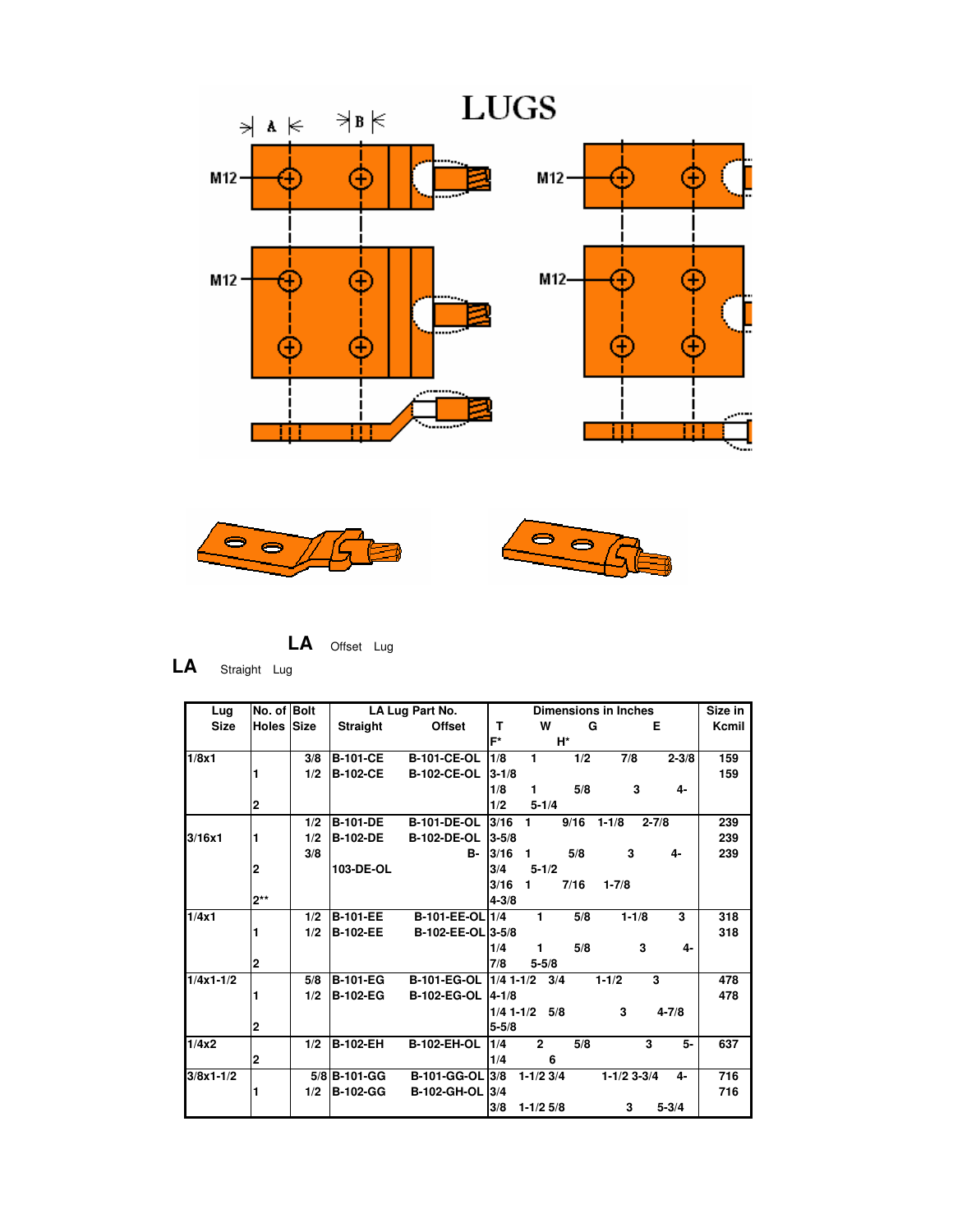|       | $\overline{2}$ |                 |                        | 7         |              |     |              |      |
|-------|----------------|-----------------|------------------------|-----------|--------------|-----|--------------|------|
| 3/8x2 |                | 5/8 B-101-GH    | <b>B-101-GH-OL 3/8</b> |           | $\mathbf{2}$ |     | $2 - 1/8$ 4- | 955  |
|       |                | 1/2 B-102-GH    | B-102-GH-OL  3/8       |           | $5 - 5/8$    |     |              | 955  |
|       |                |                 |                        | 3/8       | $\mathbf{2}$ | 5/8 | 3            |      |
|       | $\mathbf{2}$   |                 |                        | $5 - 3/4$ |              |     |              |      |
| 1/2x2 |                | $1/2$ B-102-JH  | <b>B-102-JH-OL</b>     | 1/2       | $\mathbf{2}$ | 5/8 | 3            | 1374 |
| 1/4x3 | $\overline{2}$ | 1/2 B-104-EK    | <b>B-104-EK-</b>       | $5 - 3/4$ |              | 7   |              | 955  |
| 3/8x3 |                | $1/2$ OL        |                        | 1/4       | 3            | 5/8 | 3            | 1432 |
| 1/2x3 | 4              | 1/2 B-104-GK    | <b>B-104-GK-</b>       | $5 - 1/2$ | $6 - 1/4$    |     |              | 1910 |
|       |                | <b>OL</b>       |                        | 3/8       | 3            | 5/8 | 3            |      |
|       | 4              | <b>B-104-JK</b> | <b>B-104-JK-</b>       | 6         |              |     |              |      |
|       |                | OL              |                        | 1/2       | 3            | 5/8 | 3            |      |
|       | 4              |                 |                        | $6 - 1/4$ | $7 - 1/4$    |     |              |      |

\*Approximate

\*\*Non-NEMA drillings. Two holes for 3/8" screws on 1" centers. For use with B-131-2Q EXOWELD Ground Plate.